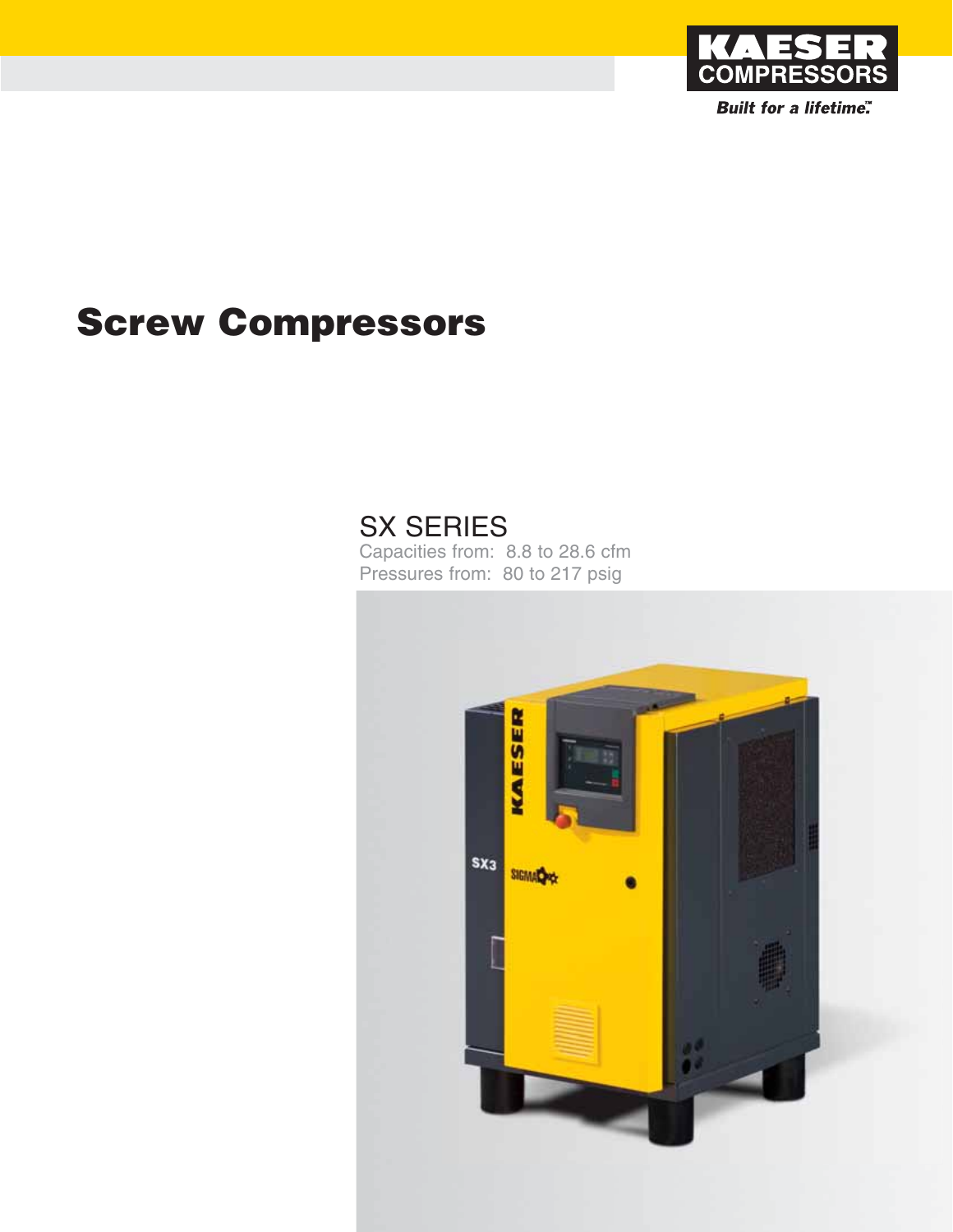### **Rotary Screw Compressor**

#### **Maximum Reliability and Efficiency**

For years, customers have depended on Kaeser for reliable equipment and complete compressed air system solutions. Our research and development team continues to produce industry-leading compressor technology to meet virtually any compressed air need. The new SX series rotary screw compressors are no exception.

These new 3 to 7.5 hp models combine our optimized Sigma Profile™ single-stage airend, high-efficiency motors, heavy-duty construction and simple modern controls into a compressor built for years of reliable service. A new cabinet design and component layout reduce noise levels and footprint while offering easier access during preventive maintenance.

Manufactured in a rigorous quality control program, Kaeser products are made to provide years of reliable service in the widest range of applications.

### **70% of Your Long Term Compressor Cost is Electricity**

Analyze the total cost of a compressed air system and you'll realize that power cost is significant. In just one year it could exceed the cost of the compressor itself. Over a period of ten years, energy may add up to 70% of your overall costs for buying, operating, and maintaining an air system.

That's why it is important to consider energy efficiency when evaluating a new compressor.

Kaeser's proprietary Sigma Profile compresses air very efficiently and delivers up to 20% more cfm per horsepower than other airend designs. Combined with high-efficiency motors and our unique belt drive, this results in a compressor designed to achieve significant savings.

Every Kaeser product demonstrates our commitment to providing unrivaled quality and performance at the lowest overall cost.





#### **Sigma Control™ Basic 1**

A simple and reliable interface offers convenient pressure control and system monitoring with status displays and service indicators. Displays include discharge pressure and temperature, load and service hours as well as fault indicators.

#### **Sigma Profile Airend 2**



Our power-saving, proprietary airend design delivers pressures up to 217 psig. Kaeser uses a newly designed airend

for this SX series. It is precision-machined to close tolerances and optimized in size and profile to match the low airend speeds with their best specific performance, up to 20% less energy than comparable airends.

#### **TEFC Motor with Reduced 3 Voltage Starter**



High-efficiency, totally enclosed, fan cooled (TEFC) motors with Class F insulation are standard for long life in harsh environ-

ments. Tri-voltage 208-230/460 or 575 V, 3-phase, 60 Hz is standard. Other voltages are available. EPAct compliant. Magnetic Wye-Delta reduced voltage starters ensure low starting current and smooth acceleration.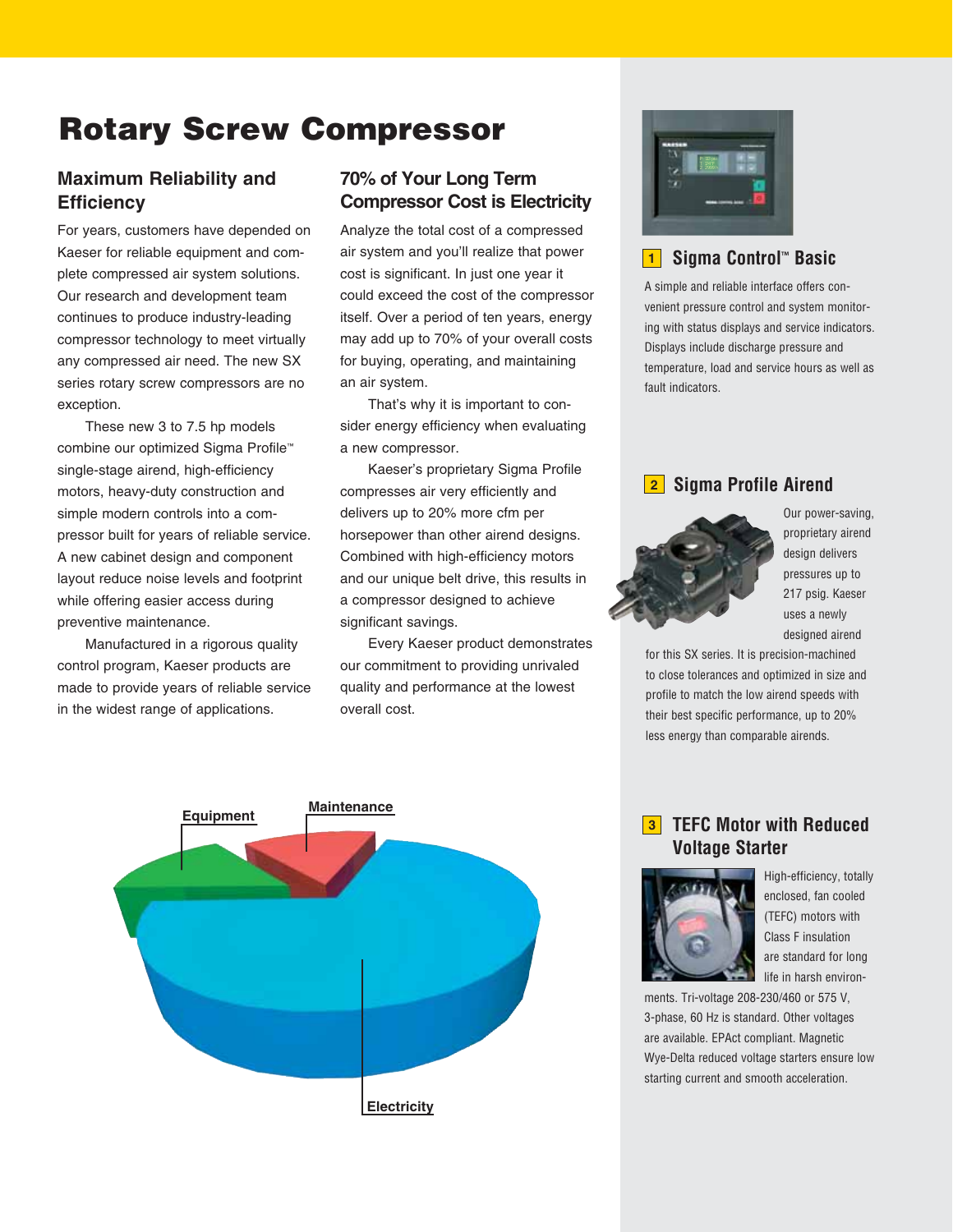### **SX Designed for Reliability, Simplicity and Performance**



### **Maintenance Friendly Design 5 4 Fluid Cooling System**

The SX is designed to be easily maintained and serviced. Maintenance friendly features include:

- Full access to all service items from one side
- Drive belt needs no adjustments
- Cartridge style 4 micron inlet filter
- Quick fluid change without pumping
- Spin on 10 micron fluid filter
- Spin on separator element
- Quick release fittings, drain and fill ports on separator vessel
- Cleanable cooler filter mat
- Side panel windows to view fluid level and test the auto drain (on T versions and AirCenters)

#### **EXCELLENT Fluid Separation**



separator vessel (ASME or CRN) with a convenient spin-on coalescing filter for superior fluid separation and exceptionally low carry-over (3 ppm or less). This results in less maintenance and better downstream air quality.

We combine an over-sized cyclone

#### **6** Fluid Cooling System

All units are filled with Kaeser Premium Fluid to cool, clean, and lubricate the airend. A thermostatically controlled combination valve ensures perfect fluid temperature regulation and incorporates a cooler by-pass and fluid filter. Main air and fluid lines are made of rigid pipe with flexible pipe connections. The 10 micron spin-on fluid filter extends fluid life and protects the airend.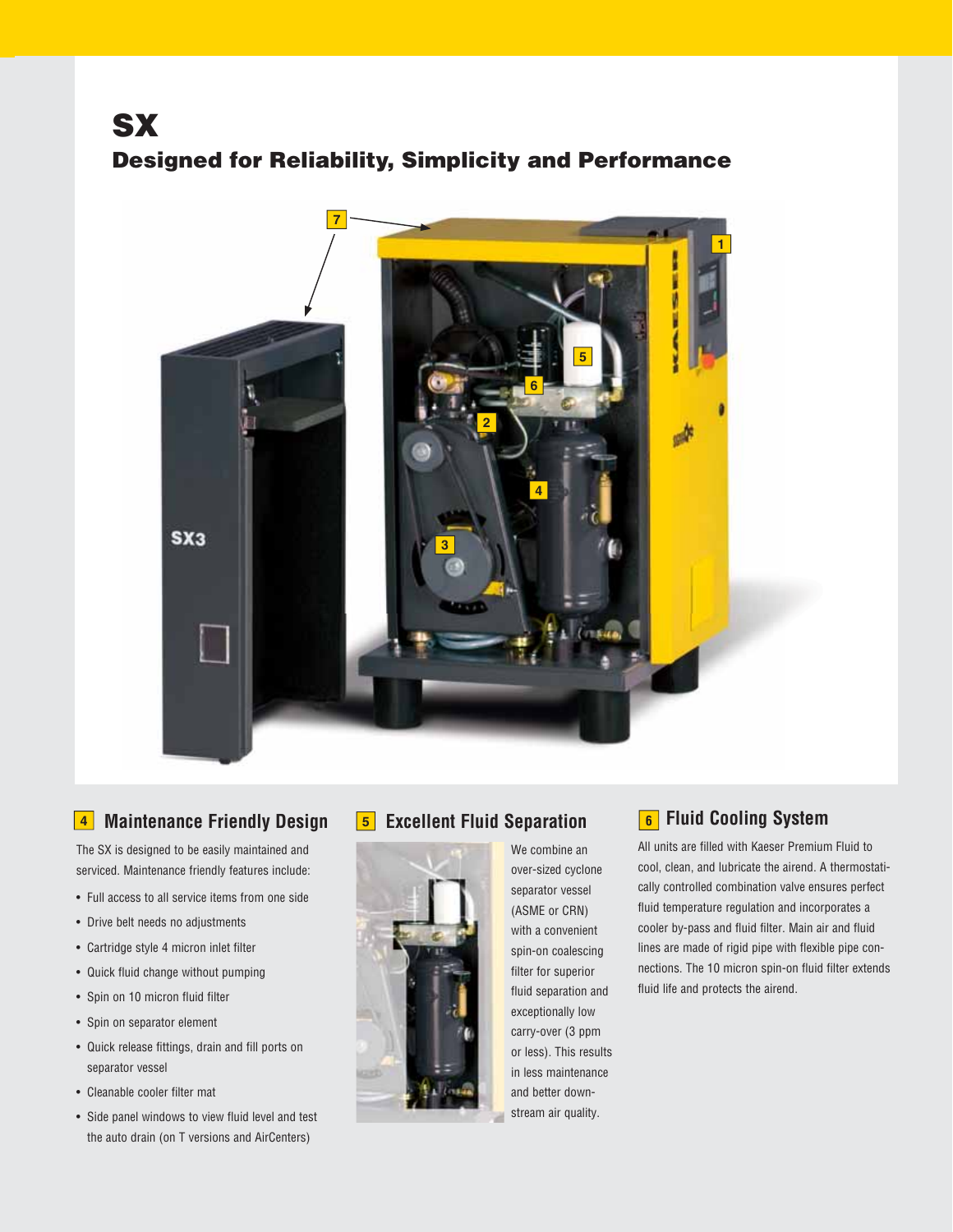#### **<u>Z</u>** Enclosure

Our superior cabinet design reduces noise and footprint while offering easy access for service. A heavy-duty metal enclosure with a durable powder-coated finish keeps noise in but dirt and dust out. Thick sound insulation keeps noise levels as low as 62 dB(A), more than 10 dB(A) quieter than comparable units.

All maintenance items are accessible behind one easily removed locking panel. The fluid level indicator is visible through a conveniently placed window in the service side panel.

#### **Cooling System with Double-Flow Fan**

The double-flow cooling fan produces the cooling air flow for the drive motor on one side and



the cooling air for the package on the other. The crescent-shaped fan blades help to further reduce sound emissions.

Air is drawn into separate cooling zones for the drive motor and coolers. This "split cooling" design eliminates pre-heating, increasing cooling efficiency without increasing power consumption. Cooler temperatures also promote longer lubricant and motor life. Cooling air is exhausted through a single port at the top of the cabinet. Ducting this air enables heat recovery for significant energy savings.





### **<sup>7</sup> Options**

#### **SX-T with Integral Dryer**

SX "T" models have integral refriger-



ated dryers, featuring plate-type heat exchangers and moisture separator, with stainless steel construction for

long life. The refrigerant is CFC-free

R134a. The dryer is controlled through the Sigma Control Basic and requires no additional electrical hook up.

#### **Condensate Drain**

The Eco-Drains are controlled by



reliable capacitance sensors. Robust aluminum housings and patented pilot

air-controlled valve technology ensure many years of reliable service even when subjected to harsh condensate. These energy-saving drains remove condensate - but not valuable compressed air.

#### **Other Options:**

- An optional five year warranty is available.
- Programming Module enables the Sigma Control™ Basic to be connected to an external compressor controller. Simply plug in the module and the SX can be controlled, along with other compressors, by a Sigma Air Manager or other master controller.

#### **AirCenter**

Kaeser's SX series AirCenter systems offer more space-saving compressed



air production, treatment and storage. They redefine the concept of turnkey compressed air systems, as each model features the very latest technology to ensure

outstanding performance. The three main components — the compressor, refrigeration dryer and air receiver are enclosed as a single, integrated unit. The components are perfectly matched to provide optimum energy efficiency, ease of maintenance and unrivalled durability.

• PC-based Sigma Control system provides robust monitoring and control functions as well as compressor maintenance indicators and trouble shooting. Plain text display in up to 30 languages. Open architecture with built-in RS 232, RS 485, and Profibus ports for integration into master control systems.

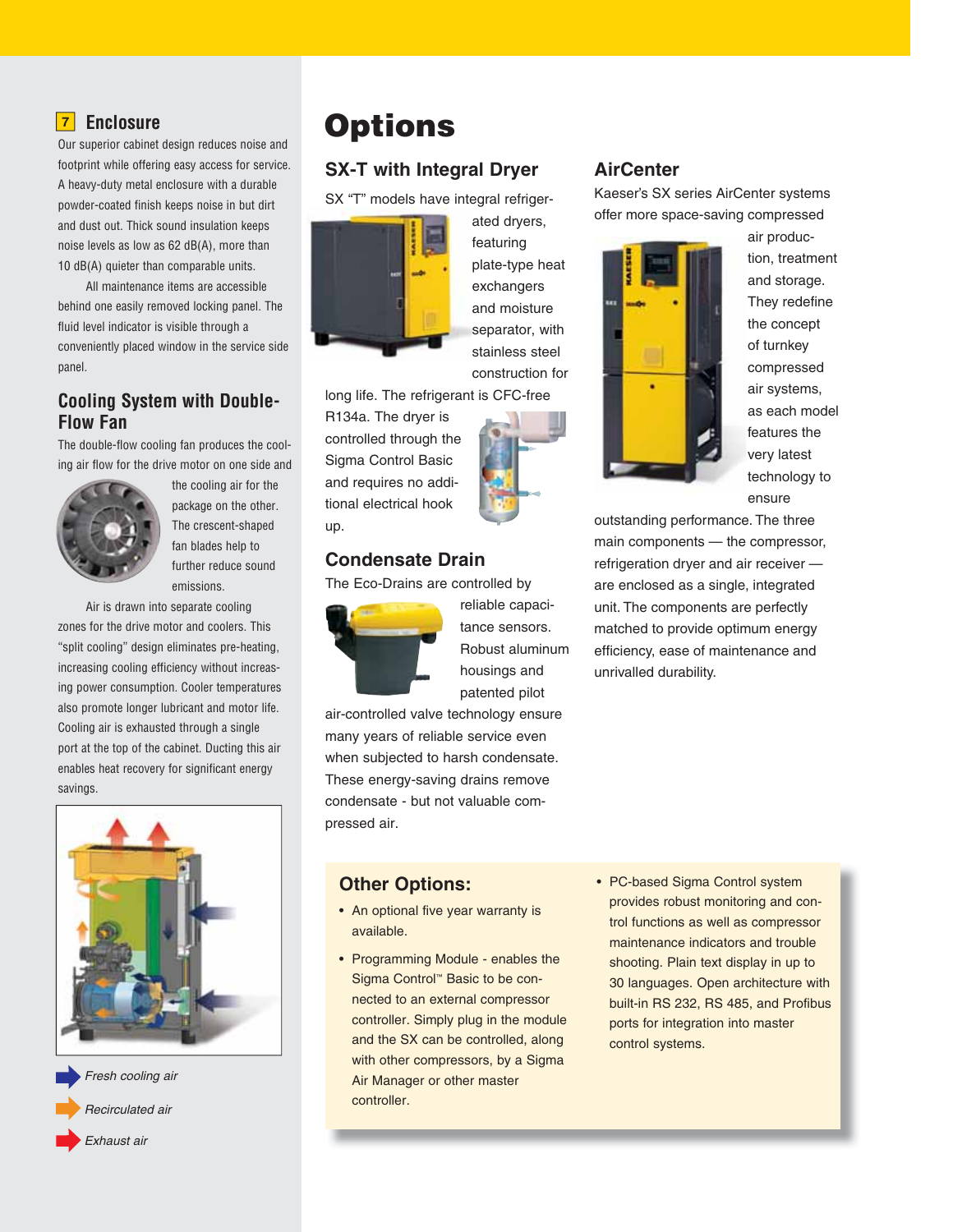### **Dimensions**

Dimensions are for reference only — please contact Kaeser for dimensional drawings.



#### **T Version with Integrated Refrigerated Dryer**









**AirCenter**









Front view

Rear view

Right view